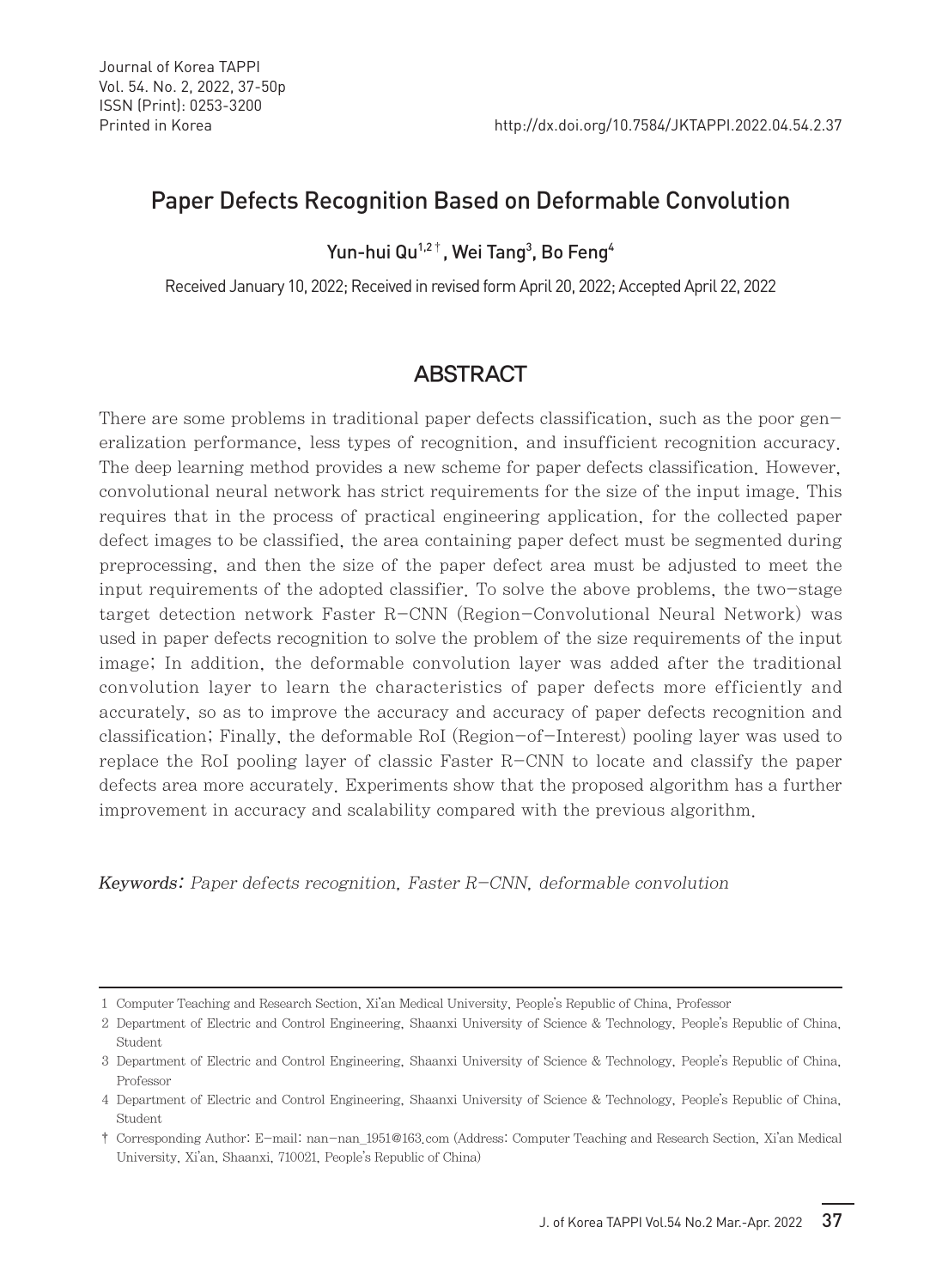## 1. Introduction

In the process of paper production, the paper defect is the surface defects such as dirty spots, holes, folds, scratches, dust and cracks. The appearance of paper defects will have a negative impact on the subsequent use, especially on aerospace paper, electrolytic capacitor paper, wallpaper base paper and other special paper with high added value in the later period, which will bring huge economic losses, so it is necessary to carry out accurate diagnosis and timely treatment. The web diagnosis technology is to judge whether the paper contains paper defects by collecting the paper image online with industrial camera. If the paper images containing defects, the further classification and recognition are carried out. Generally speaking, the web diagnosis process can be divided into three main stages: paper image acquisition and preprocessing, paper defects online detection and paper defects recognition or classification.

Paper defects recognition is a key step in the whole paper defect diagnosis process. Accurate recognition of various paper defects is of great significance for finding out the causes of paper defects and early warning of paper machine malfunction.

In the paper defects recognition, the most research was to use artificial neural network and convolutional neural network to establish classifier. Ni et al.[1] used BP (Back Propagation) neural network to establish a paper defects classifier to distinguish four kinds of paper defects: holes, dirty, folds and cracks. Wei et al.[2] improved the problem of slow convergence speed of BP neural network, and used the total error generated by learning samples to adjust the weight and improve the speed of BP algorithm. Support vector machine (SVM), two-dimensional wavelet transform, classification theory, radial basis function neural network (RBFNN) and other applications in paper defects classification have been studied.[3-5] These algorithms needed to extract the paper defects features first, take the extracted paper defects features as the input of the classifier, and output the classified results. Therefore, in order to obtain a good classification effect, a large number of different types of paper defects features should be selected and designed a powerful multi paper defects classifier. Therefore, for each paper defect that needs to be identified and classified, we need to research and extract its features and transform the classifier, so it is difficult to improve the identification type and efficiency.

In recent years, with the research and popularization of deep learning and convolutional neural network, many scholars had proposed paper defects classifiers based on convolutional neural network. But convolutional neural network had strict requirements for the size of input image, which required that in the process of practical engineering application, the area containing paper defects must be segmented during preprocessing, and the size of the paper defect area must be adjusted to meet the input requirements of the adopted classifier. For example, VGG16 convolutional neural network requires the input image size to be  $224 \times 224$  pixels, while the size of a frame image collected by the industrial camera is 4096× 1048 pixels, about 84 times the input image size required by VGG16. In the process of normalization, there would inevitably be problems such as information loss or object deformation. Once there was an error in the paper defects pretreatment process, it would inevitably lead to the error of paper defects classification in the later stage.

In view of the above problems, based on the classical object detection network Faster R-CNN (Region-Convolutional Neural Network), a paper defects recognition method was proposed based on deformable neural network. Firstly, the two-stage object detection network Faster R-CNN was used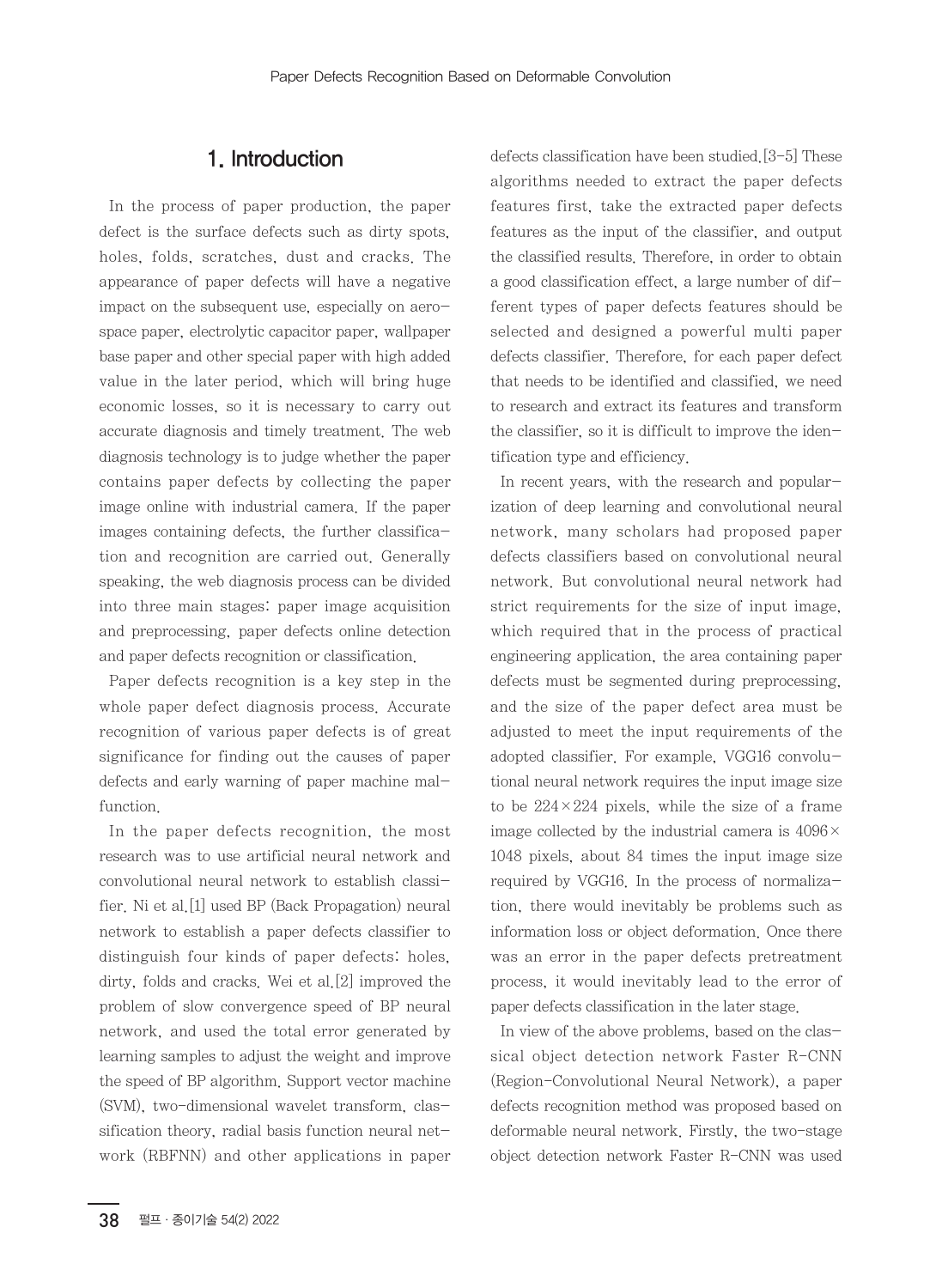as the basic network to solve the problem of the size requirements of the input image. Secondly, the deformable convolution layer was added after the traditional convolution layer of VGG16 for feature extraction, so as to improve the accuracy of paper defects recognition and classification. Finally, the deformable RoI (Region-of-Interest) pooling was used to replace the RoI pooling of the classic Faster R-CNN to locate and classify the paper defects area more accurately.

## 2. Detection Network Faster R-CNN

At present, the paper defect diagnosis system of paper production line is mostly divided into two independent stages: paper defects detection on-line and paper defects classification. In the paper defects detection on-line stage, it only detects whether the paper image contains paper defects, and does not distinguish the types of paper defects. In the paper defects classification stage, the types of paper defects contained in the paper are classified. At present, the classification process is mostly completed by convolutional neural network. Due to the limitation of CNN model, the paper images need to be preprocessed and normalized. At the same time, each paper image can only contain one paper defects, which greatly limits its generalization ability. Therefore, the two-stage image object detection network Fast R-CNN was used as the basic network, and proposed a paper defects recognition algorithm with stronger generalization ability, which could classify paper defects and identify paper defects areas at the same time.

### 2.1 Object detection

Object detection is a computer vision technology which uses algorithms to search for objects of interest in images.[6] Traditional object detection included preprocessing, window sliding, feature extraction, feature selection, classification, post-processing and so on.[7] The traditional feature extraction had poor generalization ability and low accuracy. Because the convolutional neural network (CNN) has the ability of feature extraction, selection and classification, so CNN can directly be used to complete feature extraction, classification and regression according to the extracted features in the process of object detection.

The object detection algorithm based on deep learning can be divided into single-stage object detection algorithm and two-stage object detection algorithm. The two-stage detection algorithm treats object detection as a classification problem, that is, first generate object candidate regions, and then classify and calibrate the candidate regions to obtain the final detection results.[8] Among the two-stage object detection algorithms, the region based convolutional neural network algorithms were the most widely used object detection algorithm at present, such as R-CNN, Fast R-CNN, Faster R-CNN, etc. R-CNN series algorithms combined region proposal with convolutional neural network (CNN), and used convolutional neural network to classify candidate regions and judge them as background or objects.[9] Compared with the six steps of the traditional object detection algorithms, the region based convolution neural network object detection algorithms only had three steps: generating candidate regions, classifying candidate regions and post-processing, which had strong generalization ability and high object detection accuracy.

### 2.2 Faster R-CNN

Fast R-CNN is an improved object detection network structure based on R-CNN and Fast R-CNN, aiming at the problems of large disk space occupation, waste of resources caused by repeated feature extraction, slow training and testing speed.[10-12]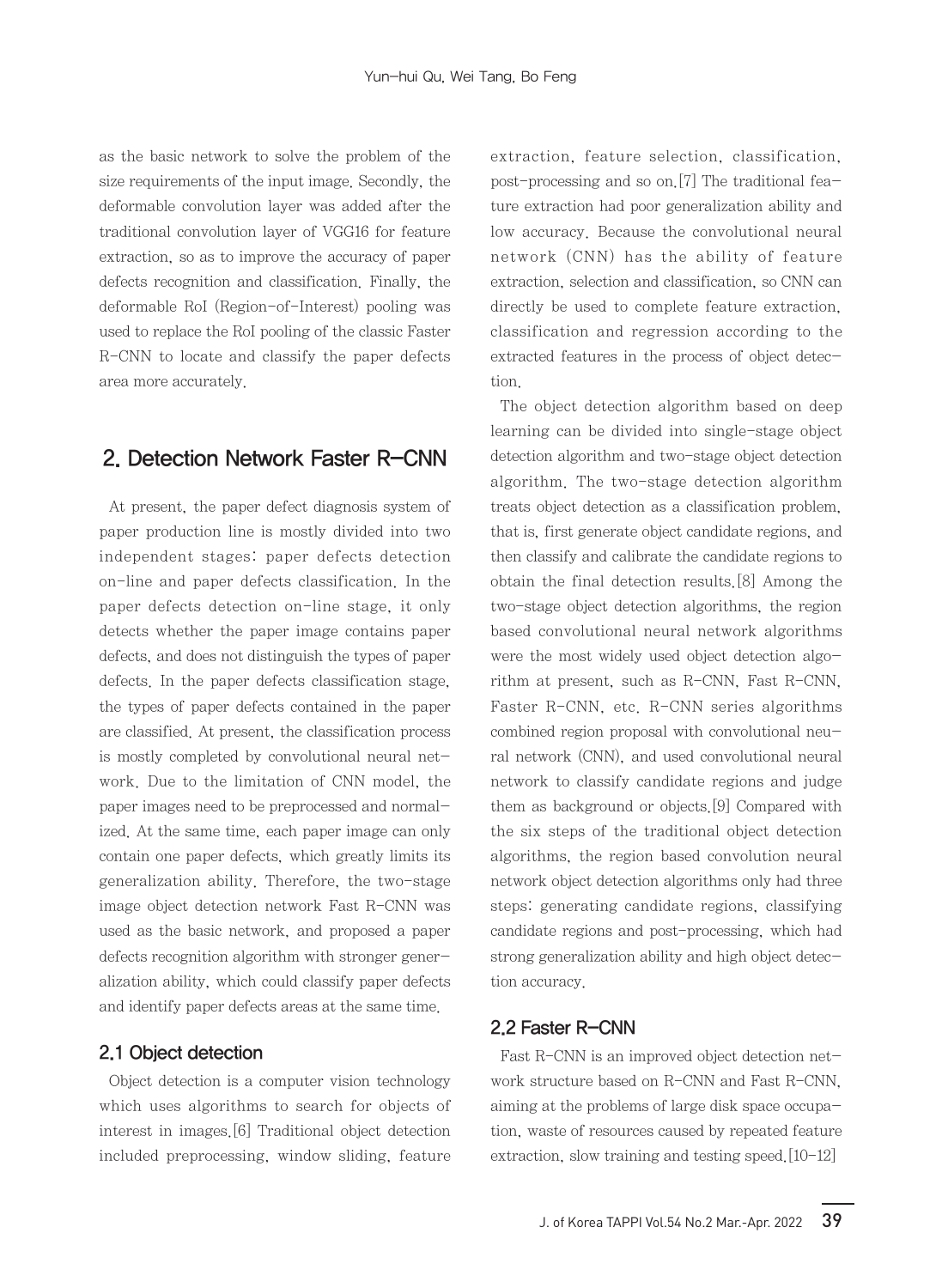Fast R-CNN object detection network was mainly composed of region proposal networks (RPN) for generating candidate regions and Fast R-CNN for classification and boundary regression.[13-14] The two parts share the same convolutional neural network to extract image features. In this way, the detection time of object candidate region is greatly shortened, the speed of object detection is improved, and which is more suitable for the realtime diagnosis process of industrial generation line.

The network structure of Fast R-CNN was shown in Fig. 1.

The realization of Faster R-CNN function was mainly completed by the following networks:

#### 1) Feature extraction network

The feature extraction part of Faster R-CNN was used to extract the feature map of the image. Its structure was the same as that of CNN network, including a series of convolution and pooling operations. Therefore, the feature extraction of this part can be directly completed by using the classical network model. In the algorithm proposed in this paper, the feature extraction of this part is improved based on VGG16.

#### 2) Region proposal network (RPN)

RPN was used to produce regional candidate boxes. It determines the object and background through softmax, and continues to identify and classify the regional candidate boxes determined as the background.

The input of RPN can be an image of any size. The output is a batch of rectangular region proposals, and each region corresponds to a object score and location information.

### 3) RoI poolling

RoI pooling synthesized the feature map generated by the first two parts and the information of the candidate box. The coordinate position of the candidate box in the input image was mapped to the last obtained feature map, the corresponding position in the feature map is pooled, and the output was connected as an input to the last classification layer for classification.



Fig. 1. Network structure of Faster R-CNN.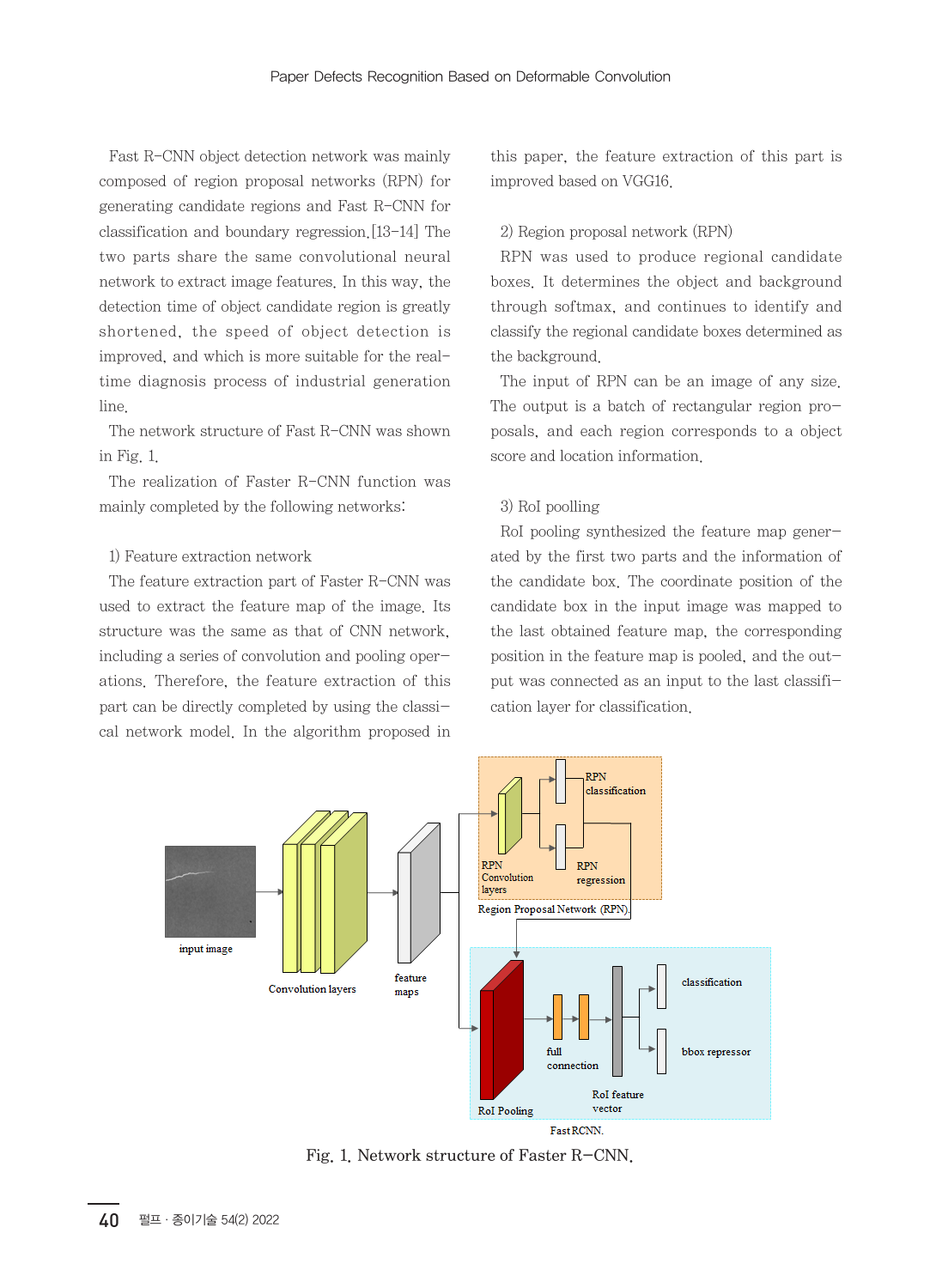4) Classification layer

Used to determine the category of candidate boxes. At the same time, the classification layer can be connected to calibrate the accurate position of the candidate frame.

# 3. Paper Defects Recognition based on Deformable Convolution Neural **Network**

### 3.1 Deformable convolution

In the traditional convolution neural network model, the size of convolution kernel is mostly fixed  $5\times5$ ,  $3\times3$  or  $1\times1$ . For complex or small image features, this kind of convolution kernel may lose key feature information. As described in reference,[15] the convolution kernel size of VGG16 is  $3\times3$ . Therefore, if the paper defect area was small dirty spots, holes or slender folds and cracks, the convolution kernel would not be able to perceive and extract its features, and resulting in misclassification. Based on this, Dai [16] proposed the concept of deformable convolution in 2017, which was used to improve the fixed geometry of convolution neural network model and improve the spatial information modeling ability of traditional convolution neural network,[17] so as to solve the problems such as the limited size of convolution kernel of traditional convolution neural network.

An offset was added to the corresponding position of each sampling point in the convolution kernel. Through these offsets, the convolution kernel could sample randomly near the current position, and was no longer limited to the previous regular lattice points. The expanded convolution operation is called deformable convolution.

### 3.2 Realization of deformable convolution

The implementation of deformable convolution is to introduce two new modules into convolution neural network to enhance the modeling ability of original CNN for geometric transformation. The two modules are deformable convolution and deformable RoI pooling. Both are based on the idea of adding spatial sampling location in the module, which has additional offset and learns the offset of the target task without additional supervision. The new module can easily replace the ordinary peers in the existing CNN, and can easily carry out endto-end training through standard back propagation to produce a deformable convolutional network.

#### 3.2.1 Deformable convolution

Deformable convolution means that the convolution kernel adds an additional parameter direction parameter to each element, so that the convolution kernel can be extended to a large range in the training process. That is, the two-dimensional offset is added to the grid sampling position of the traditional convolutional neural network, so that the sampling grid can be deformed freely. The offset can be learned from the input feature map by adding an additional convolution layer, and its size depends on the input feature.

The structure of deformable convolution is shown in Fig. 2.

In Fig. 2, the above bypass path learns the size of offsets through a convolution layer (conv). In the figure, the offset field is an additional convolution layer, and the number of channels is twice the size of the convolution kernel. For example, for  $3\times3$ , if the size of the convolution kernel is 9, the number of channels is 18.

The mathematical expression of deformable convolution is: let R be a sampling matrix with  $p_0$  as the center point, the mathematical expression of deformable convolution of any point  $y(p_0)$  on the input characteristic graph is shown in Eq. (1).

$$
y(p_0) = \sum_{p_n \in R} w(p_n) \cdot x(p_0 + p_n + \Delta p_{ij})
$$
 (1)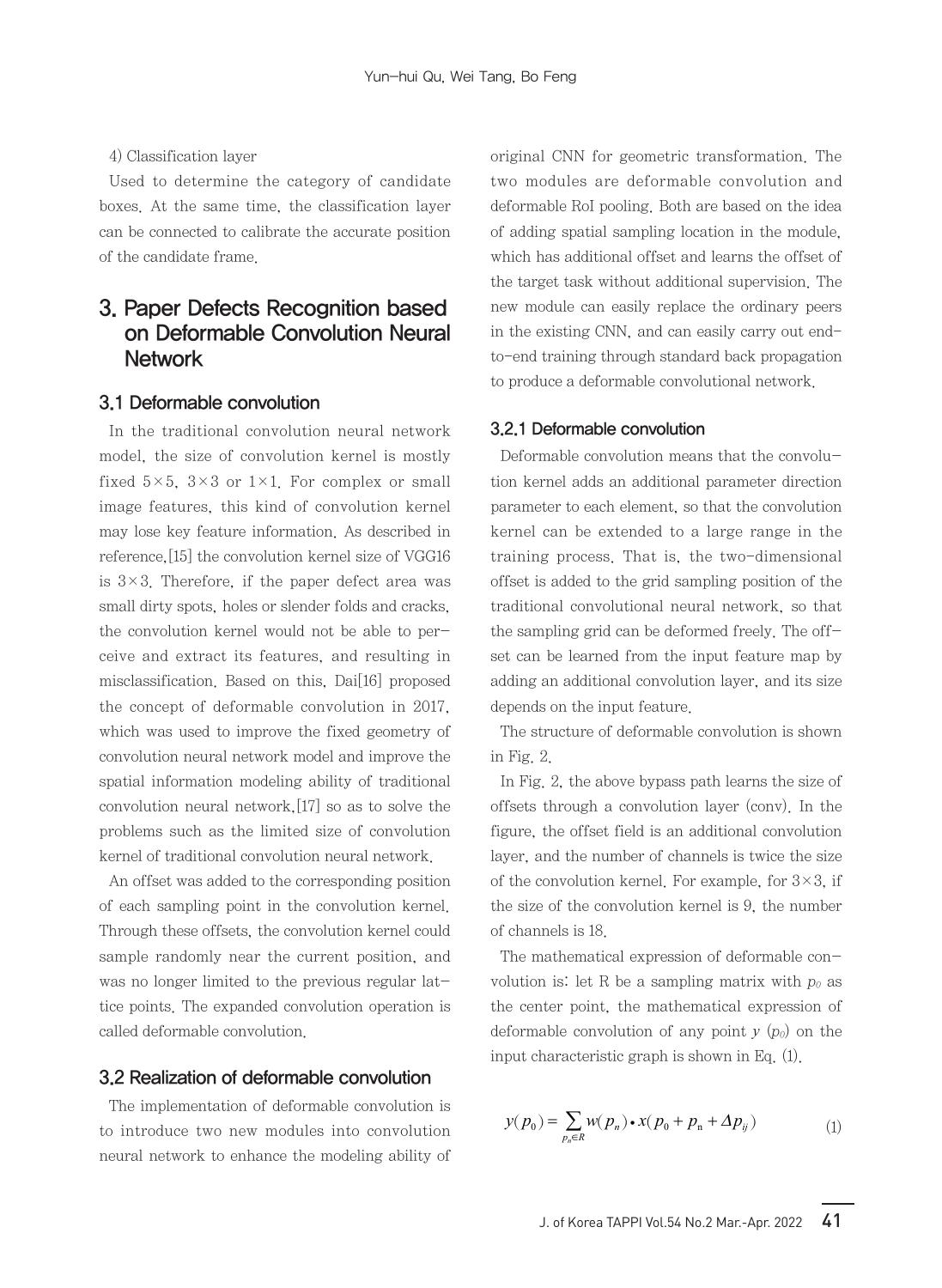

Fig. 2. Deformable convolution.[16]

Where,

 $w(P_n)$ : The weight corresponding to each sampling point.

*∆P<sub>ij</sub>*: Deformable convolution is a learnable offset added at each sampling point position of the standard convolution.

### 3.2.2 Deformable RoI pooling

Deformable RoI pooling is to add an offset to each sub area (bin) of the previous RoI pooling to move as a whole, so that it can adapt to the local positioning of objects with different shapes. Similarly, the offset can be learned from the input feature map and RoI region. The structure of deformable RoI pooling is shown in Fig. 3.

The mathematical expression of deformable RoI pooling is shown in Eq. (2).

$$
y(i, j) = \sum_{p \in bin(i, j)} x(p_0 + p + \Delta p_{ij}) / n_{ij}
$$
 (2)

As shown in Fig. 3, the offset was obtained by bypassing the convolution layer. Firstly, the bypass performed RoI pooling on the input feature map to generate a new feature map. Then the full connection layer (FC) operation was performed on the new

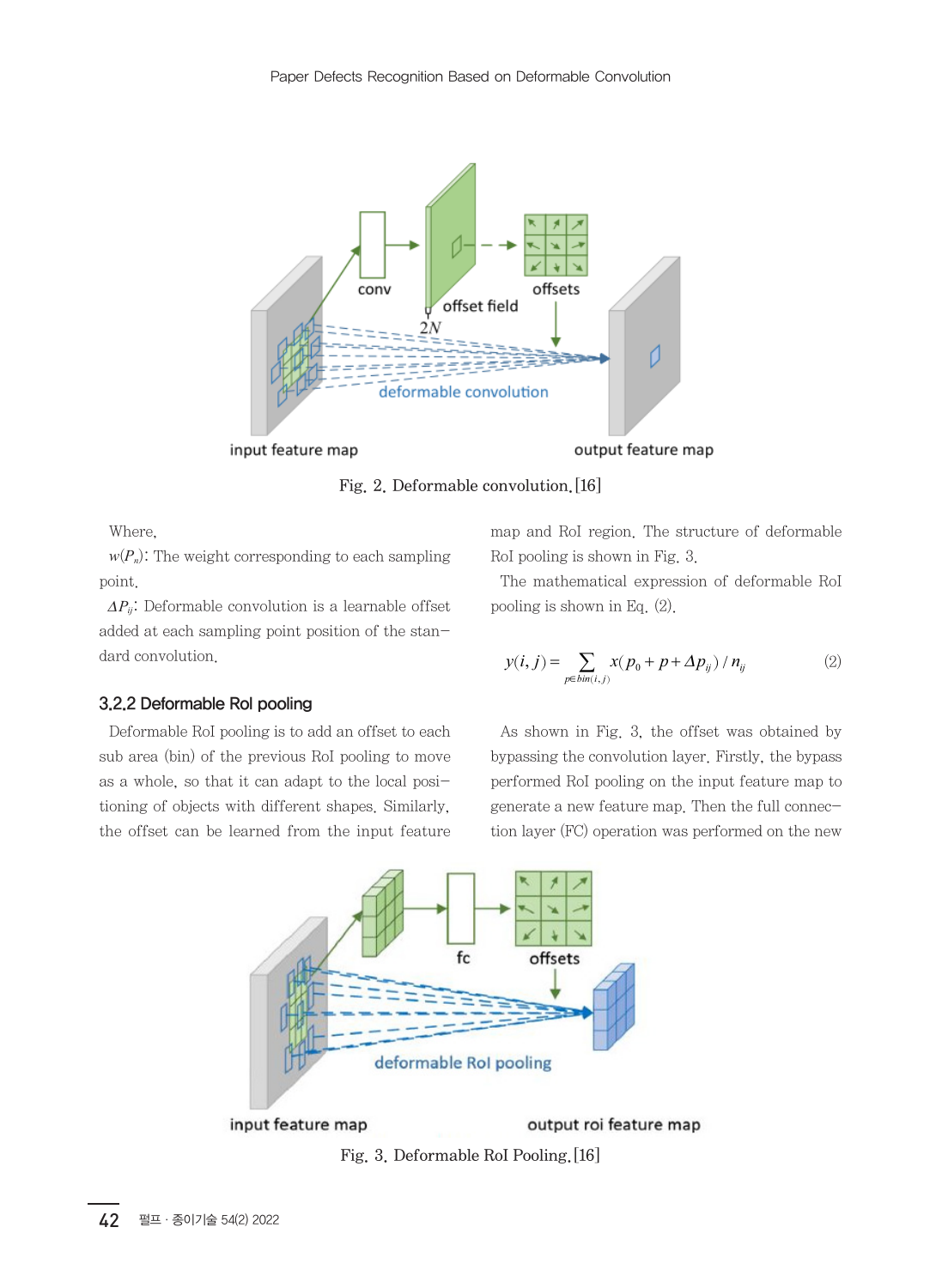feature map to output the normalized offset  $\hat{\Delta p_y}$ .  $\Delta p_{ij}$  could be obtained by multiplying the normalized offset  $\hat{Ap_{ij}}$  and the width and height  $(w, h)$ of RoI on the element wise product.

## 3.3 Paper defects recognition based on deformable convolution neural network

Aiming at the problem of low recognition accuracy of existing paper defects recognition algorithms, a paper defects recognition algorithm based on deformable convolutional neural network was proposed by combining the idea of deformable convolutional neural network with the classical object detection model Faster R-CNN.

Firstly, according to the characteristics of each paper defect image studied in the previous stage,[15] VGG16 convolution neural network model was used as the feature network, and a deformable convolution layer was added to its traditional convolution layer to better perceive the characteristics of different types of paper defects. Secondly, the region of interest (RoI) pooling layer in Faster R-CNN network was replaced by deformable RoI pooling to further improve the accuracy of detection area.[18]

## 3.3.1 Network structure design based on deformable convolutional neural network

1) Feature extraction network based on deformable convolution

In this algorithm, VGG16 was used as the basic network for paper defect feature extraction, in which the input image was the paper image in the paper defect image database. Secondly, two deformable convolution layers were added after the fourth and tenth layers (i.e. the second and fourth construction layers) of the 13 convolution layers of the original VGG16 convolution neural network. The third construction layer outputs the extracted texture features, and the fifth construction layer extracts the local characteristics of the object. Therefore, the deformable convolution was added before the two construction layers, and the geometric transformation with additional offset was used to effectively deal with the paper defect area, so as to make the extracted paper defect image features more accurate, and effectively improve the accuracy of paper defect classification.

The network structure of paper defect feature extraction based on deformable convolution is shown in Fig. 4.



Fig. 4. Structure of deformable convolutional neural network.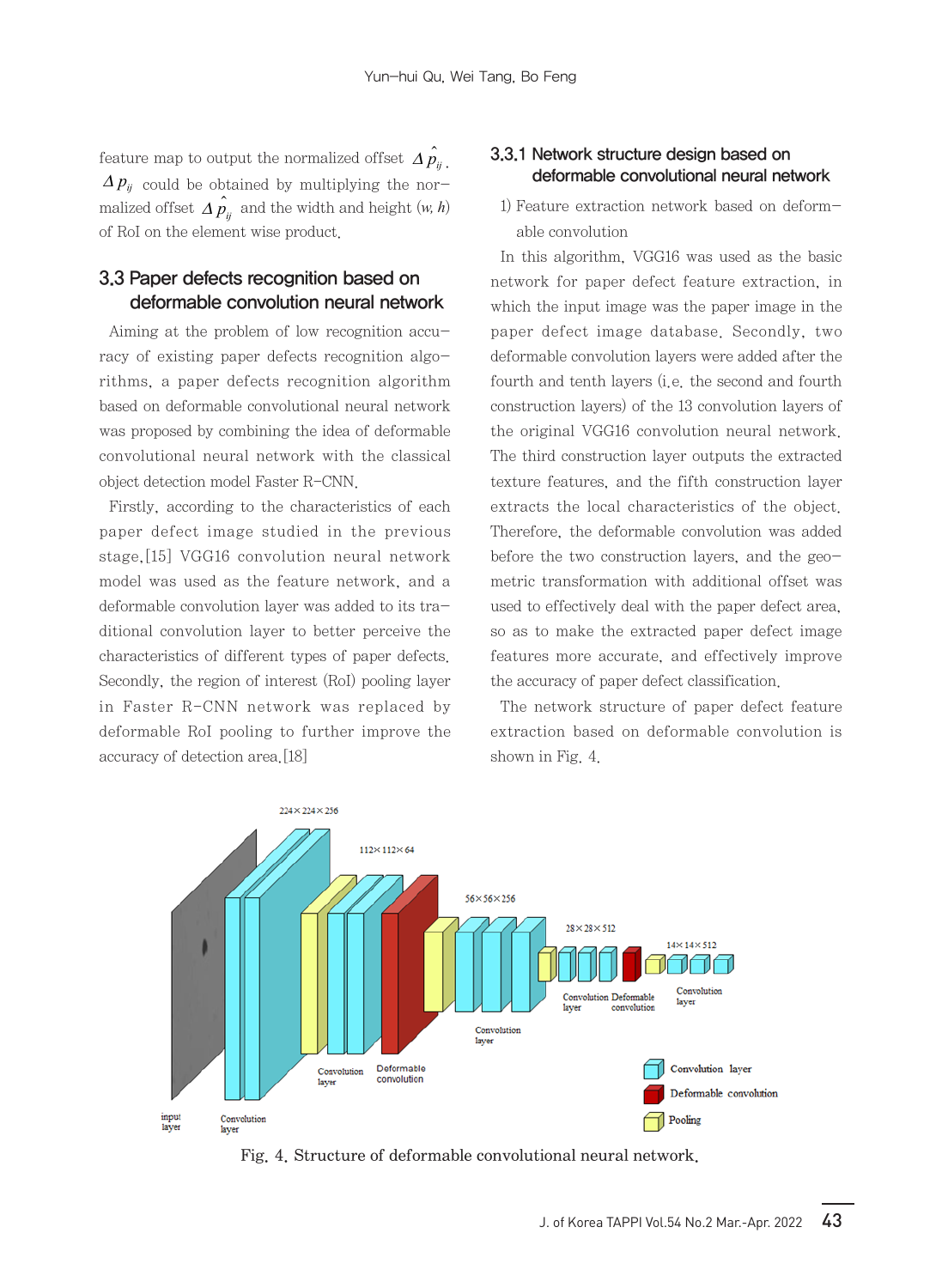#### 2) Deformable RoI pooling

In this algorithm, the RoI pooling layer in the Faster R-CNN network (shown in Fig. 2) was replaced by the deformable RoI pooling. Because deformable RoI pooling has the same input and output forms as ordinary RoI pooling layer, the corresponding layers in the existing model can be directly replaced to more accurately locate the paper defect area in the image, so as to carry out more accurate classification.

3) Parameter setting of deformable structure

The structures of the added deformable convolution layer and the deformable RoI pooling layer were shown in Fig. 2 and Fig. 3 respectively. In Fig. 2, the additional convolution layer (offset field) for learning offset in the upper path and the FC layer in Fig. 3 were initialized with 0. The learning rate of the deformation layer was consistent with that of the layer.

### 3.3.2 Loss function

The deep convolution neural network learns the parameters through the back propagation of the error between the prediction results of sample data and the real mark. For classification tasks, commonly used loss functions include cross entropy loss function, high loss function, ramp loss function and center loss function. The ramp loss function and center loss function are generally used in the classification task with more sample noise. For the paper defect images, due to the simple acquisition environment and less noise, the cross entropy loss function was used in the research. For the classification task, its effect is generally better than the hinge loss function.

The cross entropy loss function is also called softmax loss function, which is described as follows:

There are N training samples in the classification task, which are divided into class C. The input feature of the *i* th sample of the classification layer is  $x_i$ , and its corresponding real mark is  $y_i \in \{1,2,...,n\}$ *C*}. The final output of the network (i.e. the prediction result of sample *i*) is  $h=(h_1, h_2, ..., h_c)^T$ , the cross entropy loss function is shown in Eq. (3).

$$
loss = -\frac{1}{N} \sum_{i=1}^{N} \log(\frac{e^{h_{y_i}}}{\sum_{j=1}^{C} -e^{h_j}})
$$
 (3)

#### 3.3.3 Network regularization

In order to prevent the "over fitting" phenomenon of the model and make the model have strong generalization ability, the "regularization" technology was used to control the complexity of the model, so that the model could not only perform well on the training samples, but also uses good classification results on new data and test sets.

Dropout is a network regularization method commonly used in the full connection layer of the current deep convolution neural network. It is an efficient integrated learning method for the depth model while constraining the network complexity. To a certain extent, it alleviates the complex cooperative adaptation between neurons and reduces the laziness between neurons, so as to avoid the phenomenon of over fitting. The principle of dropout was described as follows:

In the process of network training, the weight of each neuron in the whole connection layer is randomly reset to 0 with probability *p* (i.e. in the "inactivated" state). In the test phase, all neurons are activated, but the weight of each neuron needs to be multiplied by *1-p*, so that the weight in the training and test phases has the same expected value.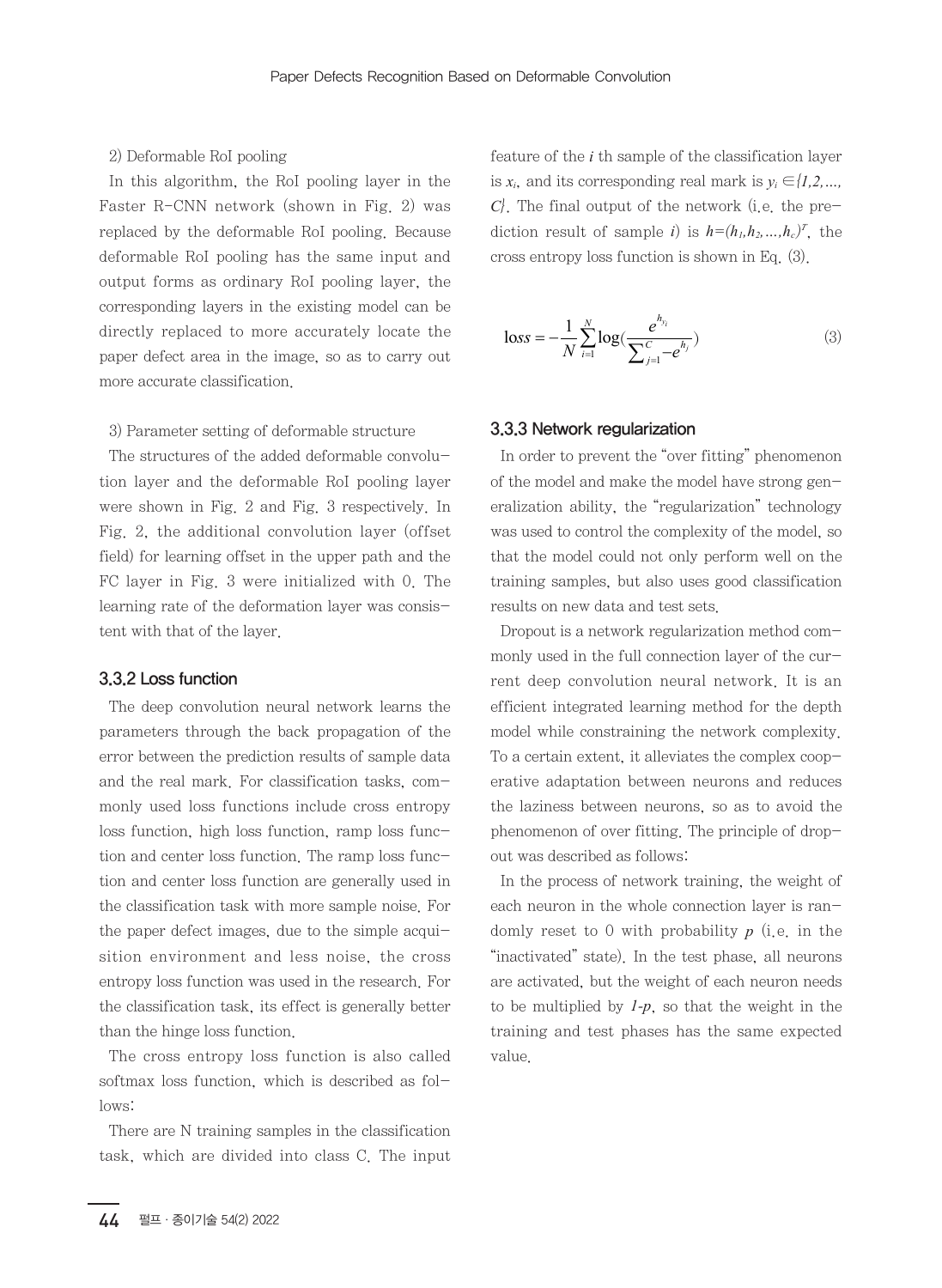## 4. Results and Discussion

## 4.1 Experimental environment and parameter setting

#### 4.1.1 Experimental environment

The experimental environment was Win10 operating system and Intel Core™ I7-7500u CPU, 8G Ram, 256G SSD. Matlab 2019b platform was used to build and train the model.

#### 4.1.2 Parameter setting

#### 1) Parameter initialization

In the process of network training, the initialization of network parameters determines the final performance of the network to a great extent. In order to get better training effect, this paper used the parameters of the pre-training model to replace the random initialization method. In the previous research work (as described in reference 15), the VGG16 model had been trained to converge by using the paper defect image. Therefore, in this work, the model training parameters were saved and loaded into the deformable convolution network for training to learn the deformation information of the convolution kernel.

#### 2) Self supervised training selection optimizer

This paper used Adam self-supervised training to select the optimizer. Adam uses the first-order moment and second-order moment estimation of the gradient to dynamically adjust the learning rate of each parameter. Its advantage is that after bias correction, the learning rate of each iteration process will be limited to a certain range, so that the parameter update is relatively stable.

During the experiment, the basic learning rate of Adam optimizer was 0.001 and the dynamic variation range of momentum was  $0.9 - 0.99$ .

#### 3) Other parameter settings

Setting the maximum number of iterations of

training to 5000; Batch size was 64. In the training, the learning rate was attenuated every 5000 steps, and the attenuation coefficient was 0.005.

## 4.2 Experimental results and analysis 4.2.1 Data acquisition

In this study, five kinds of paper defect images and no defect images were collected by the laboratory web inspection equipment.

Because the appearance of paper defects was a small probability event, the training and testing of convolutional neural network need a large number of data sets. Although the method of transfer learning and fine tuning depth convolution neural network can reduce the requirement of sample size, sufficient training data can avoid the problem of over-fitting. Therefore, in order to increase the scale of paper defect images data set, in the process of making paper defect image data set, mirror image, rotation and other operations (such as 90°, 180° and 270° rotation of the paper defect images, which can increase the paper defect images data set while maintaining the paper defect images characteristics) and multiple acquisition of the same paper defects under the interference of different light sources were used to expand the data set. Finally, 370 dirties, 340 holes, 280 bright spots, 350 folds, 360 cracks and 300 normal paper images were obtained as the paper defect images data set. The training set and test set were divided according to the ratio of 4:1.

### 4.2.2 Recognition effect and analysis of test samples

The trained model was tested with the test set data. Some samples and their recognition effects were shown in Fig.5. The number after the type represented the probability of belonging to this type. As shown in Fig. 5c, the identified area was crack 0.86, indicating that 86% of the probability of this area was crack. From the recognition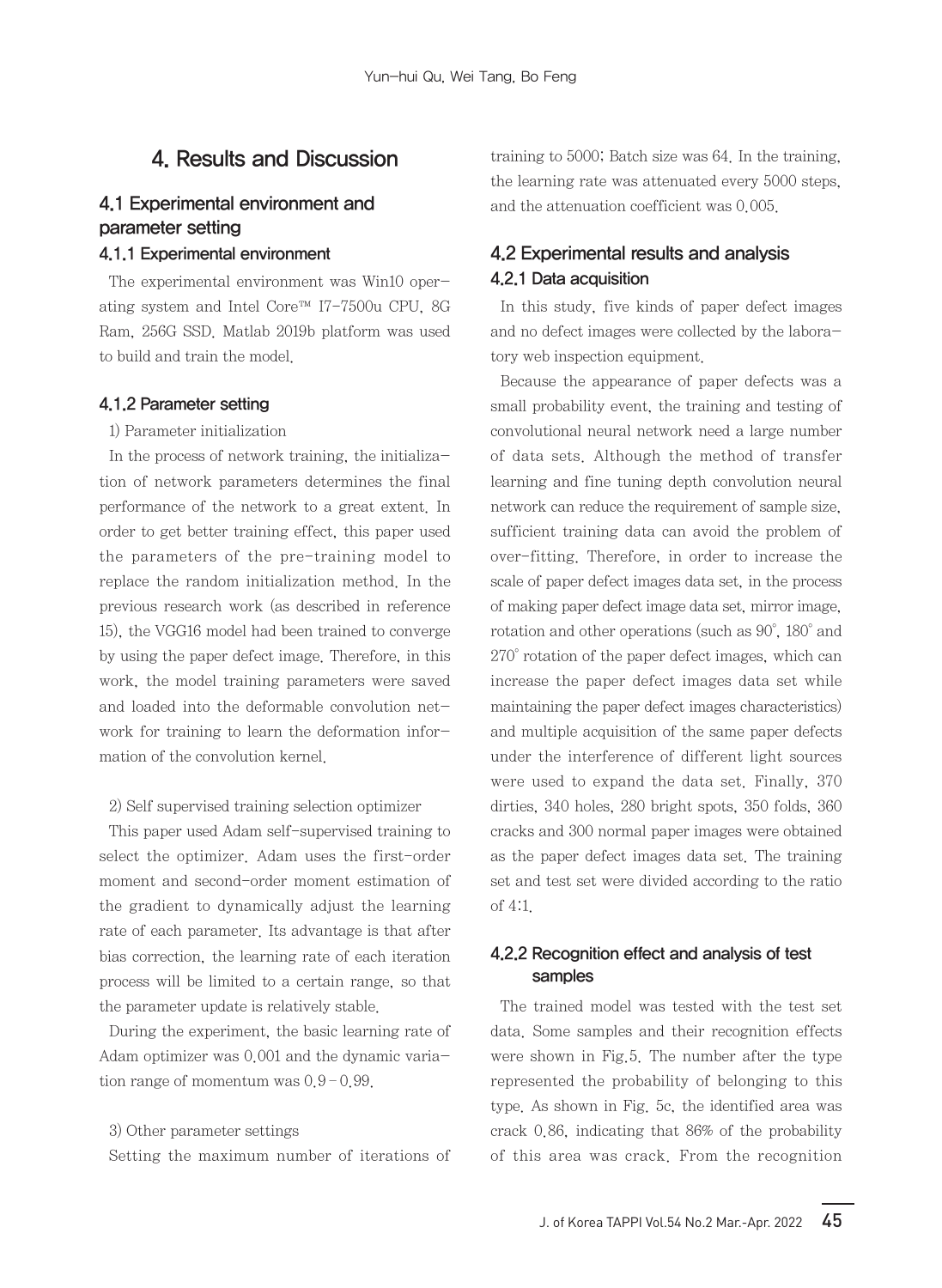











(c) Crack (d) Fold Fig. 5. Various paper defect detection results.

results of four kinds of paper diseases and multi paper defects images given in Fig. 5, it could be seen that the classification correctness and positioning accuracy of the algorithm proposed in this paper were relatively well.

Fig. 6 shows the recognition effect of multi paper defect image. As can be seen from Fig. 6, for multi paper defect images, the algorithm in this paper can accurately mark multiple paper defects and give accurate classification results.

Meanwhile, the paper defect images size shown in Fig. 5 was  $224 \times 224$  pixels, but Fig. 6 was not  $224$ 

 $\times 224$  pixels (the actual size of the two images shown in Fig. 6 was  $689 \times 516$  pixels). It could be seen that the algorithm still had good recognition effect. So the algorithm proposed in this paper had strict requirements on the size of the input paper defect images.

During the experiment, the recognition of five kinds of paper defects and normal paper images without paper defects were statistically analyzed in the experiment. The results are shown in Table 1. The determination of normal paper image without paper defect was that after the region proposal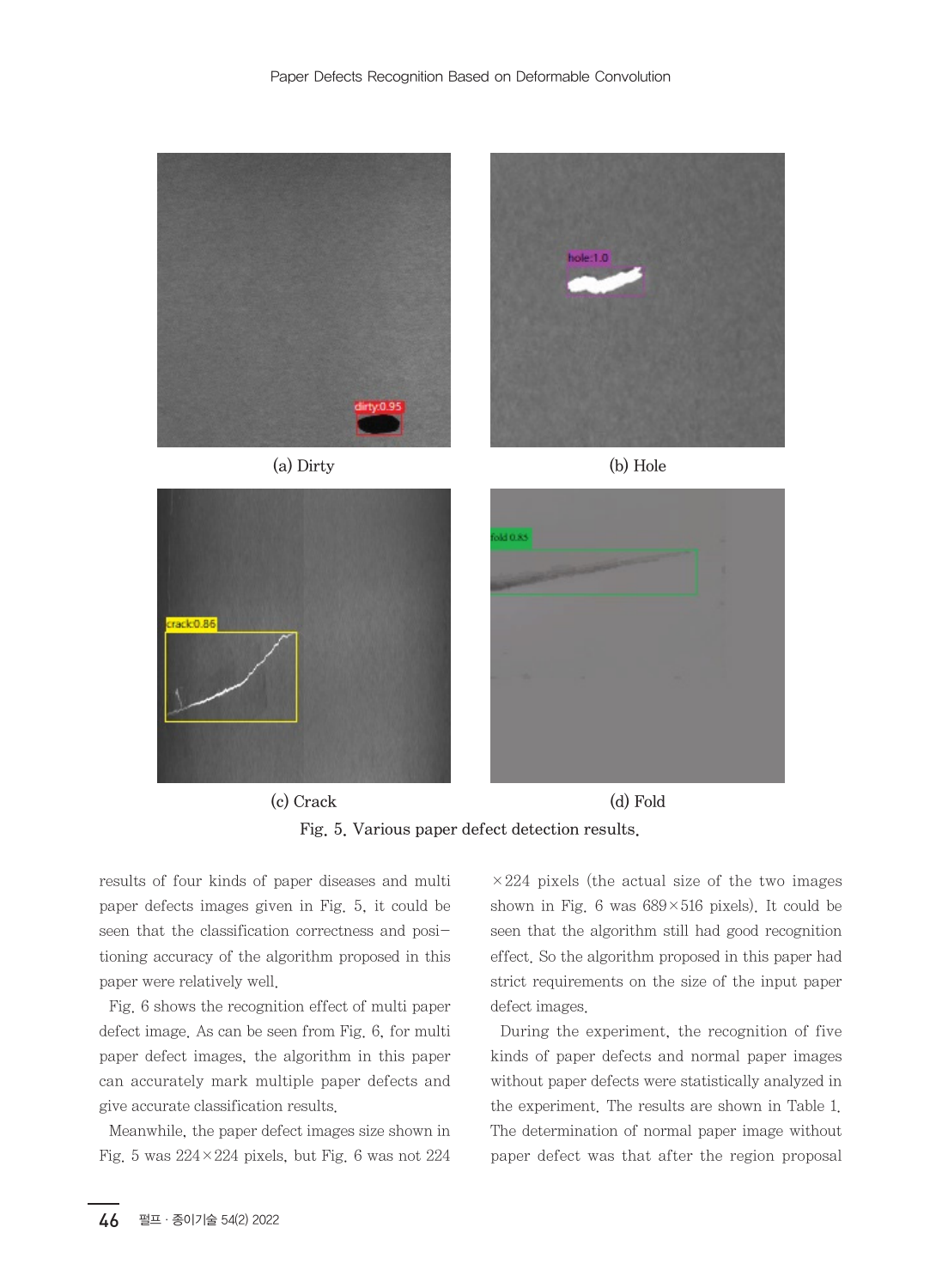

Fig. 6. Detection result of multiple paper defects.

|               | Dirty spot | Hole       | <b>Bright</b><br>spot | Fold       | Crack      | Normal<br>paper | Correct<br>number | Total | Accuracy<br>$(\%)$ |
|---------------|------------|------------|-----------------------|------------|------------|-----------------|-------------------|-------|--------------------|
| Dirty spot    | 74         | $\Omega$   | $\Omega$              | $\bigcirc$ | $\bigcirc$ | $\mathbf{0}$    | 74                | 74    | 100                |
| Hole          | $\bigcirc$ | 65         | 3                     | $\bigcirc$ | $\bigcirc$ |                 | 65                | 68    | 95.59              |
| Bright spot   | $\bigcirc$ | 2          | 51                    | $\bigcirc$ | $\bigcirc$ | 3               | 51                | 56    | 91.07              |
| Folds         | $\bigcirc$ | $\Omega$   | $\Omega$              | 67         |            | 2               | 67                | 70    | 95.71              |
| Crack         | $\Omega$   | $\Omega$   | $\Omega$              |            | 69         | 2               | 69                | 72    | 95.83              |
| Normal paper  | $\bigcirc$ | $\bigcirc$ | $\Omega$              | $\bigcirc$ | $\bigcirc$ | 60              | 60                | 60    | 100                |
| Total samples |            |            |                       |            |            |                 | 386               | 400   | 96.50              |

Table 1. The classification results of the test samples

network generates candidate frames, if all candidate frames were determined as background, this image was considered as normal paper image without paper defect.

As can be seen from the data results in Table 1:

- 1) The algorithm proposed in this paper had a high recognition and classification accuracy, which could reach more than 90% for various types of paper defect.
- 2) For bright spot, due to its low contrast compared with paper background, the recognition accuracy of previous algorithms was low. But the classification accuracy of the algorithm proposed in this paper had increased to more than 91%, which was greatly improved compared with the traditional algorithm.
- 3) For holes, folds and cracks with obvious contrast, the accuracy could reach more than 95%,

and the effect was very well.

In conclusion, the accuracy of the paper defects recognition algorithm based on deformable convolutional neural network proposed in this paper had been greatly improved compared with the original algorithm, and effectively solved the problem of low accuracy of the traditional paper defects recognition algorithm.

#### 4.2.3 Comparative analysis of simplified models

 Since the main work of the proposed method was to change the existing Faster R-CNN structure so that it could be applied to the paper defects recognition, the effectiveness of the modified network structure was important to measure the work of this paper.

In order to further verify the effectiveness of the deformable convolution structure proposed in this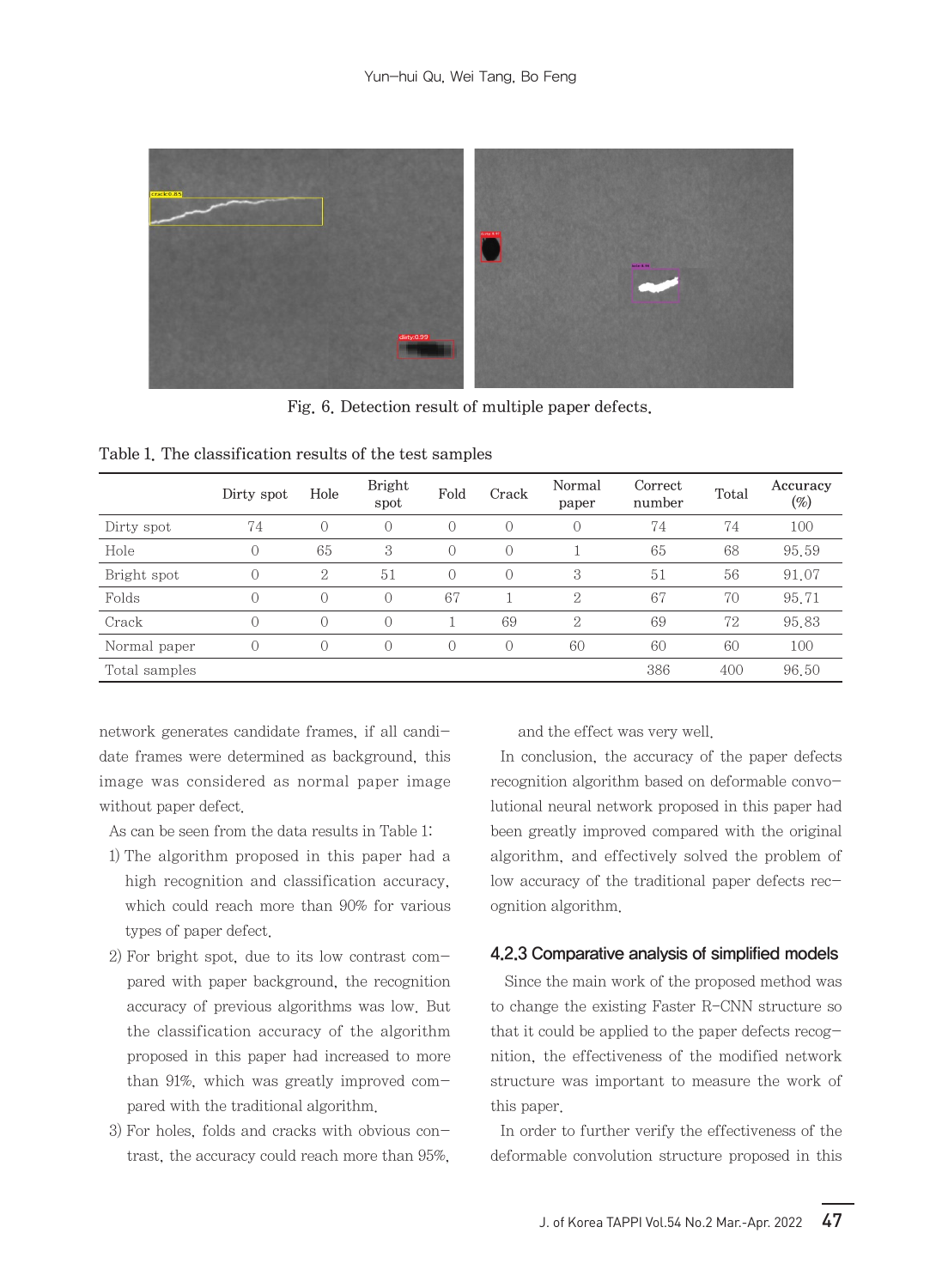paper, the deformable convolution structure proposed in Fig. 4 was further improved for comparison. During the experiment, the first and second deformable convolution layers in the network shown in Fig. 4 were removed and the deformable RoI pooling layer was replaced by ordinary RoI pooling. The above simplified network model was trained in the same experimental method, and the classification accuracy and detection speed were tested on the test set. The comparison results were shown in Table 2.

It can be seen from the comparison of experimental results in Table 2:

- 1) Compared with the Faster R-CNN object detection network before adding deformable structure, although the detection speed was slow, the classification accuracy was improved by about 3 percentage points.
- 2) The deformable convolution neural network proposed in this paper had the highest accuracy in paper defects recognition and classification, and the detection speed was almost the same as that of removing a deformable convolution layer or replacing the pooling layer.

In the whole process of paper defect diagnosis, the recognition and classification of paper defect images were the last step, so the requirement for real-time was relatively low. At the same time, the occurrence of paper defect was a relatively small probability event. Therefore, after early rapid detection, the number of paper images sent to the last step for recognition and classification was relatively small. Based on the above two reasons, the recognition speed of the algorithm proposed in this paper was about 1 frame/second, that was, the time to detect an image was about 1 second, which basically meets the use of the actual production line.

## 5. Conclusions

Aiming at the low accuracy of paper defects recognition caused by the small image area or irregular shape of the paper defect image collected on the actual production line, a paper defects recognition method based on the two-stage image detection algorithm Faster R-CNN and deformable convolution was proposed. Due to the small area and irregular shape of the paper defects, the classification accuracy of Faster R-CNN in the paper defects recognition process was low, and the location was not accurate enough. Aiming at the above problems, two deformable convolutions were added after the traditional convolution layer to extract the characteristics of the paper defects more accurately. And then, the deformable RoI pooling was used instead of the common RoI pooling, which made the positioning more accurate. Experiments show that the proposed algorithm has a further improvement in accuracy and scalability compared with the previous algorithm.

| Model                                    | Accuracy $(\%)$ | Recognition speed (Unit: frame / second) |
|------------------------------------------|-----------------|------------------------------------------|
| Remove the first deformable convolution  | 95.45           | 1.2                                      |
| Remove the second deformable convolution | 95 47           | 1.7                                      |
| RoI pooling                              | 94 45           | 1.4                                      |
| Faster R-CNN                             | 93 75           | 33                                       |
| Proposed                                 | 96.50           |                                          |

### Table 2 Results of ablation test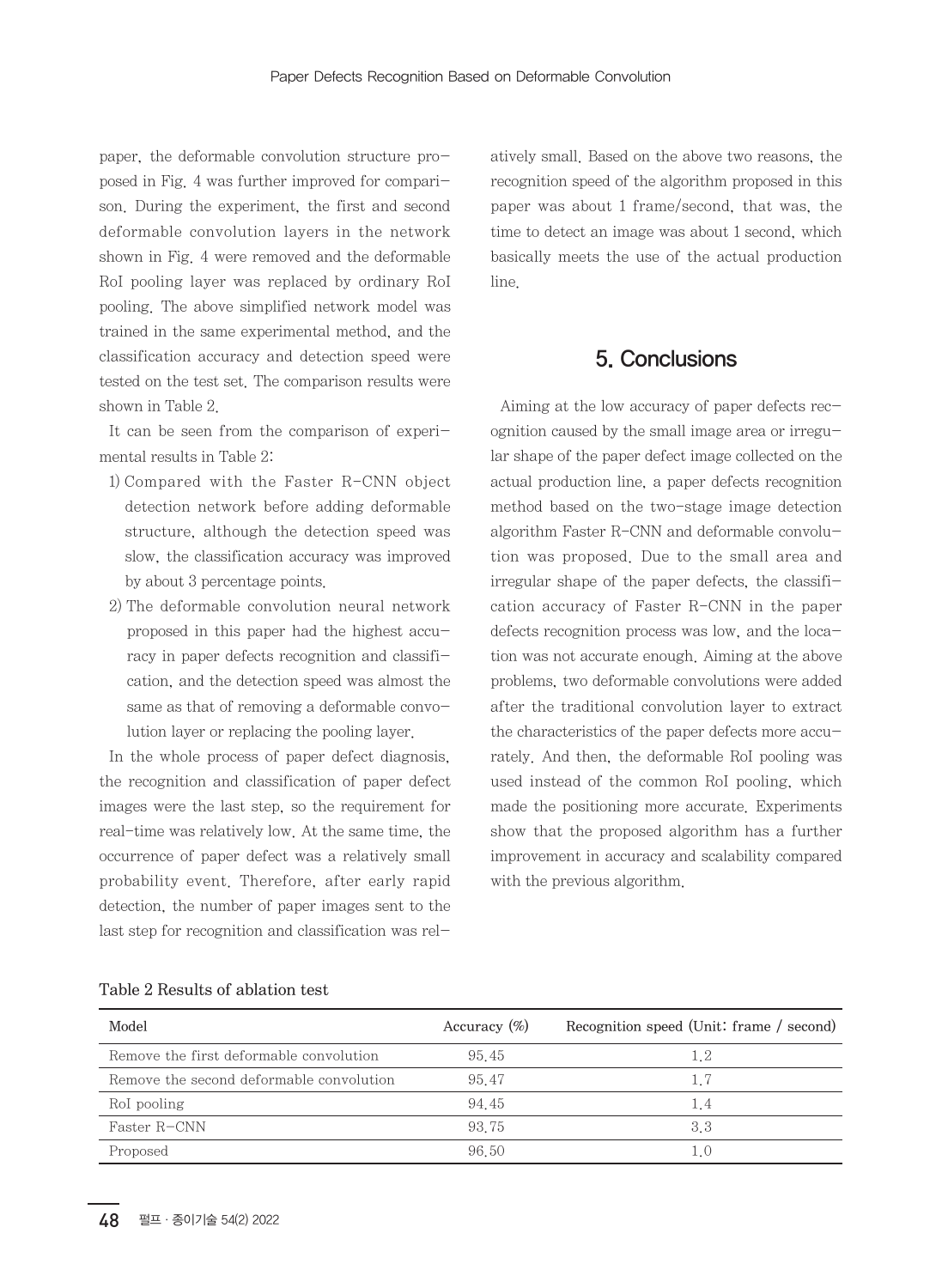## Acknowledgement

This work was partially supported by Scientific Research Project of Shaanxi Provincial Education Department (17JK0645). We sincerely thank for the funding of the project.

## Literature Cited

- 1. Ni, J., Xu, J., and Hu, M.Y., Paper defects classifier design based on BP neural network, Transactions of China Pulp and Paper 25(2): 76-78 (2010).
- 2. Qu, Y. H., Tang, W., and Feng, B., Web inspection algorithm for low contrast paper defects based on artificial bee colony optimization, Journal of Korea TAPPI 52(2):43-51 (2020).
- 3. Qu, Y. H., Tang, W., and Wen, H., On-line detection and classification method based on background subtraction and SVM, Packaging Engineering 9(23):176-180 (2018).
- 4. Qu, Y. H., Tang, W., and Feng, B., Web inspection algorithm for low contrast paper defects based on artificial bee colony optimization, Journal of Korea TAPPI 52(2):43-51 (2020).
- 5. Li, G. M., Xue, D. H., and Jia, X. H., Paper defects classification based on multi-scale image enhancement combined with convolution neural network, China Pulp and Paper 8(37):47-54(2018).
- 6. Lu, Q. S., Research on object detection method based on deep learning, Beijing: Beijing University of Posts and Telecommunications 4:6 (2020).
- 7. Tian, H. L., Ding, S., and Yu, C. W., Research of video abstraction based on object detection and tracking, Computer Science 43(11):297- 299 (2016).
- 8. Li, X. D., Ye, M., and Li, T., Review of object detection based on convolutional neural networks, Application Research of Computers 34(10):2881-2886, 2891 (2017).
- 9. Wu, X., Song, X. R., and Gao, S., Review of target detection algorithms based on deep learning, Transducer and Microsystem Technologies 40(02):4-7, 18 (2021).
- 10. Girshick, R., Donahue, J., and Darrell, T., Rich feature hierarchies for accurate object detection and semantic segmentation, Proceedings of the IEEE Conference on Computer Vision and Pattern Recognition, pp. 580-587 (2017).
- 11. Ren, S., He, K., and Girshick, R., Faster R-CNN: Towards real-time object detection with region proposal networks, 29th Annual Conference on Neural Information Processing Systems, pp. 91-99 (2015).
- 12. Ma, J. L., Chen, B., and Sun, X. F., General objects detection framework based on improved faster R-CNN, Journal of Computer Application 41(9):2712-2719 (2021).
- 13. Cai, Z. X., Li, R. X., and Dai, Y. D., Fabric defect recognition system based faster R-CNN, Journal of Computer Application 30(2):83-88 (2021).
- 14. Cheng, Y., Xia, L. Z., and Yan, B., A defect detection method based on faster RCNN for power equipment, Journal of Physics: Conference Series 1754(1):1884-2022 (2021).
- 15. Qu, Y. H., Tang, W., and Feng, B., Paper defects classification based on VGG16 and transfer learning, Journal of Korea TAPPI 53(2):5-14 (2021).
- 16. Dai, J., Qi, H., and Xiong, Y., Deformable convolutional networks, Proceedings of the 2017 IEEE International Conference on Computer Vision, pp. 764-773 (2017).
- 17. Zhu, X., Hu, H., and Lin, S., Deformable ConvNets v2: more deformable, better results,